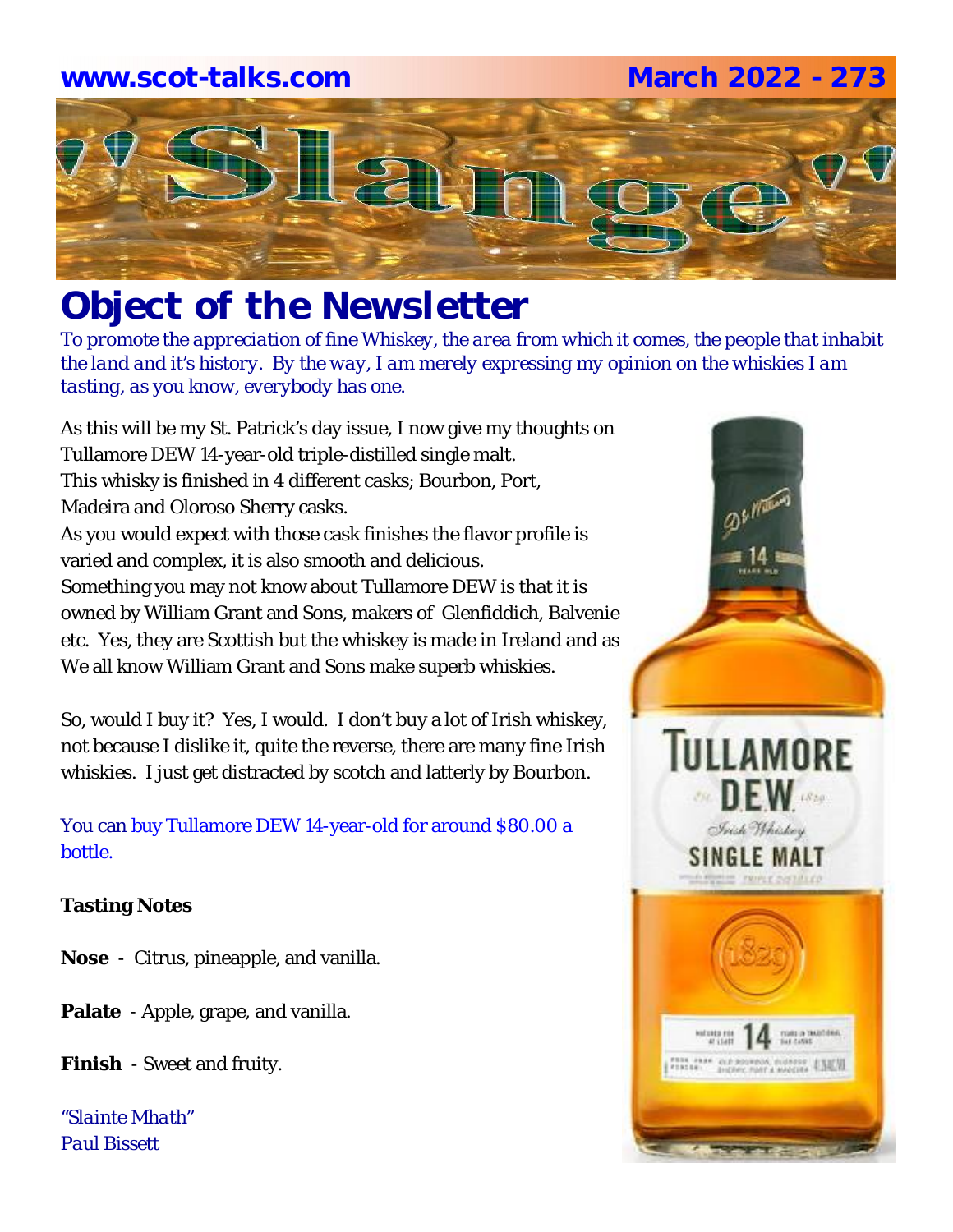### **www.scot-talks.com March 2022 - 273**



### **Irish Whiskey Makers Are Finding New Ways to Embrace Peat** By Jonny McCormick

Traditionally, peat was anathema to Irish whiskey, representing Scotland—even though Ireland possesses deep peat reserves. And through the ages, the Irish have had a close relationship with the land, cutting and lifting turf to burn.

"If you go back far enough in Irish history, everything was peated—you and I would have been peated, as there would have been an open fire in the middle of the room and no chimney," notes **Alex Chasko**, master distiller at Teeling Distillery in Dublin.

More recently, a handful of peated Irish expressions have emerged—against a range of challenges. First, all the peated malt must be imported, as Ireland's commercial maltsters won't touch the stuff due to limited demand. Second, so many of Ireland's whiskeys are triple distilled, which can refine the heavier phenol influences—responsible for much of the peat-smoke character—out of the spirit entirely. The challenge is made even more difficult for peating single pot still Irish whiskey, because unmalted barley is naturally unpeated, which further diminishes the peatiness of the mashbill.

**Teeling Blackpitts**, released in 2020, became Ireland's first triple-distilled peated single malt in at least 40 years, and landed at the No. 3 spot in our 2021 Top 20 list. Chasko would have loved to use Irish peat and Irish malt, but had to source the peated malt from Scotland. He used malt peated to 55 phenol parts per million (ppm)—the measure of peatiness in the malted barley—which is the same level used for Islay's Ardbeg 10 year old.

"Because triple distilling brings the phenols down, we start at 55 ppm to get the muted light peatiness in Blackpitts," says Chasko. If Irish whiskeys were made from lightly peated malt at 20 to 30 ppm, Chasko argues, there would be little discernible peat character left after triple distillation.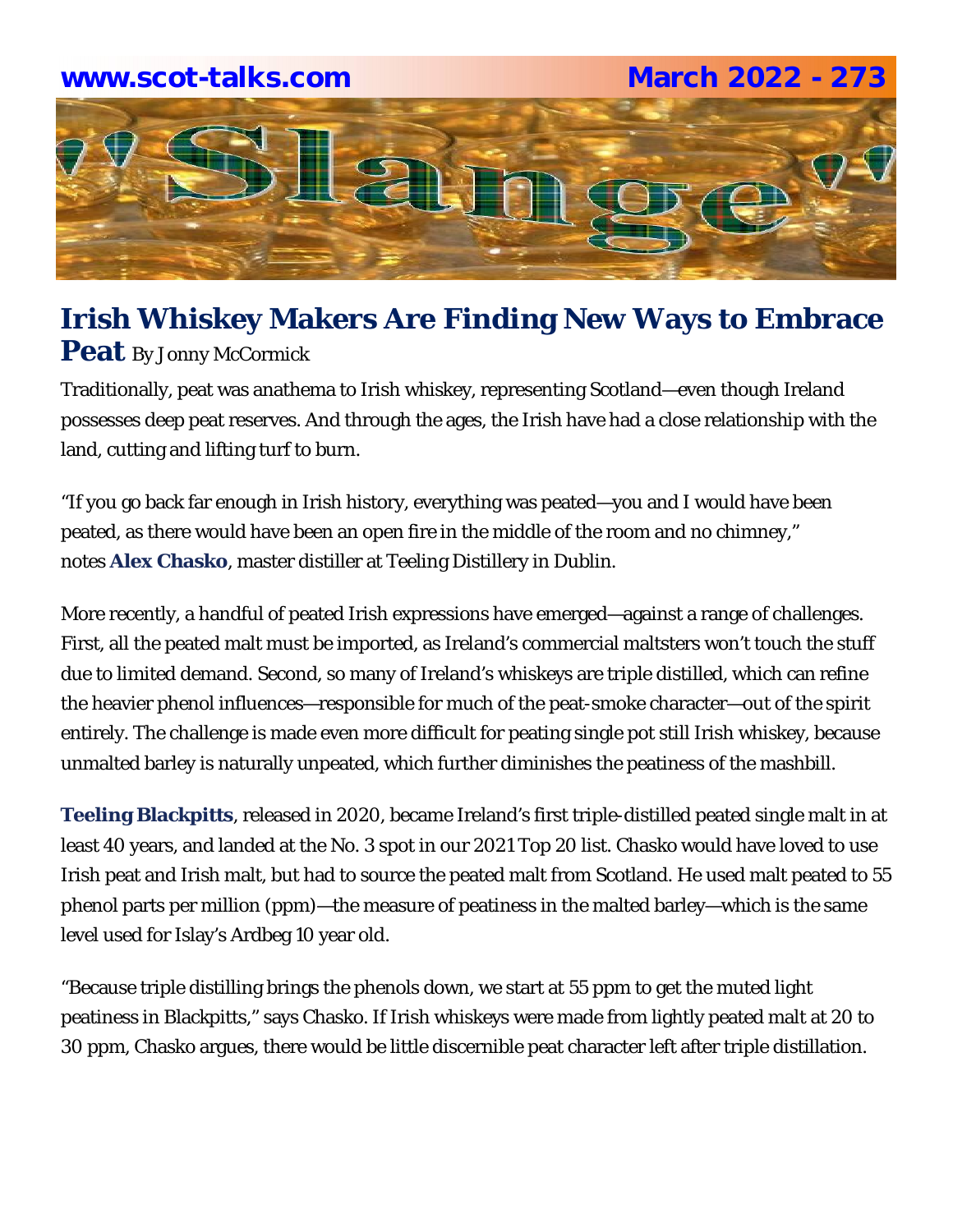# **www.scot-talks.com March 2022 - 273**

Below is a simple guide to help you choose your Whisky, and the flavor notes you should expect from it. Being Scottish I recommend you find a likely candidate and try it in a bar before buying the whole bottle. This Issue; Tullamore DEW 15-year-old. For more information on Tullamore DEW whiskies go to www.tullamoredew.com/en-us



Floral, Herbal, fresh

Nutty, biscuit (cookie), Subtle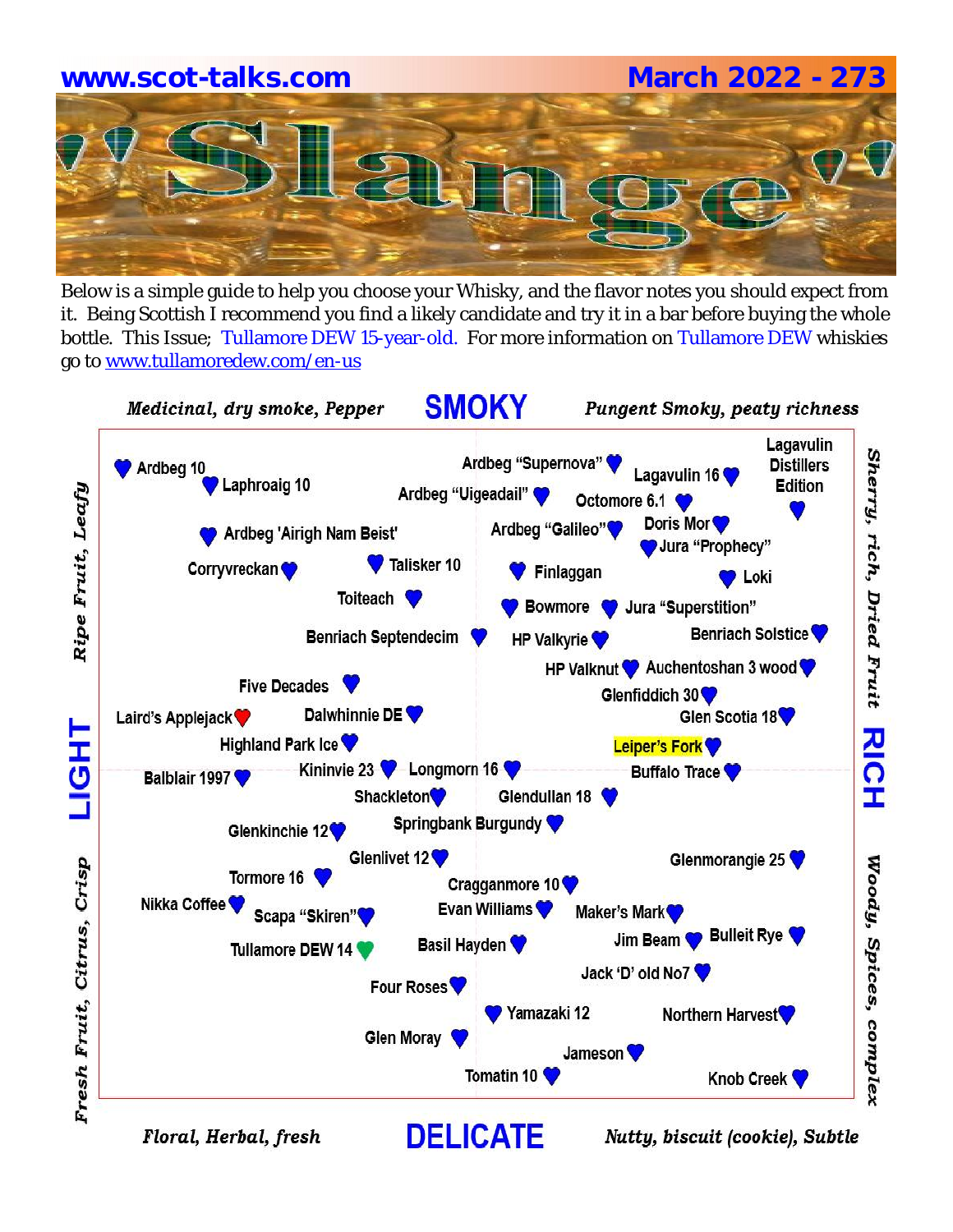

# **Irish Whiskey Makers Are Finding New Ways to Embrace Peat**

Chasko did contemplate double distillation for Teeling Blackpitts, to retain more peat characteristics, but chose to stick with triple distillation. Ultimately, he found that the third distillation delivered floral fruitiness and grilled pineapple flavors as the esters and aldehydes become concentrated in the spirit—something that would not have occurred with double distillation.

He also tried the spirit in a variety of casks: sauternes, cognac, port, and sherry. "The cognac casks were hit and miss," Chasko says explaining that despite some early promise, the casks had a fickle nature, with peat aromas remaining strong in some and disappearing in others. Ultimately, he opted for a 2:1 ratio of bourbon and sauternes casks. "The sauternes [influence] has that minerality and sweetness you find in Blackpitts, and picks up the vanilla and wood notes from the bourbon casks, while still allowing the peat to come through," Chasko explains.

Prior to joining Teeling, Chasko worked at Cooley Distillery, which was founded by John Teeling and sold to Beam Suntory in 2011. While at Cooley, Chasko made Connemara, a peated doubledistilled single malt. There are crucial differences between Connemara and Blackpitts in terms of ppm levels and number of distillation runs (though they do have similar phenol levels), but Chasko says the perception of flavors is totally different. Blackpitts has more smoky, barbecued, and grilled -fruit flavors than Connemara, which is fruity with peppery spice, in Chasko's opinion.

Ireland's peated whiskey universe is expanding with the addition of Hinch Peated and The Legendary Dark Silkie, both of which use peated whiskey sourced from Ireland's Great Northern Distillery. There are also plenty of peated Irish whiskeys on the way from new producers like Dunville's, Rademon Estate, Nephin, Killowen, and others. In the future, Chasko hopes to see regional flavor differences explored between Ireland's peat-rich areas. He is optimistic that there is plenty of room for everyone.